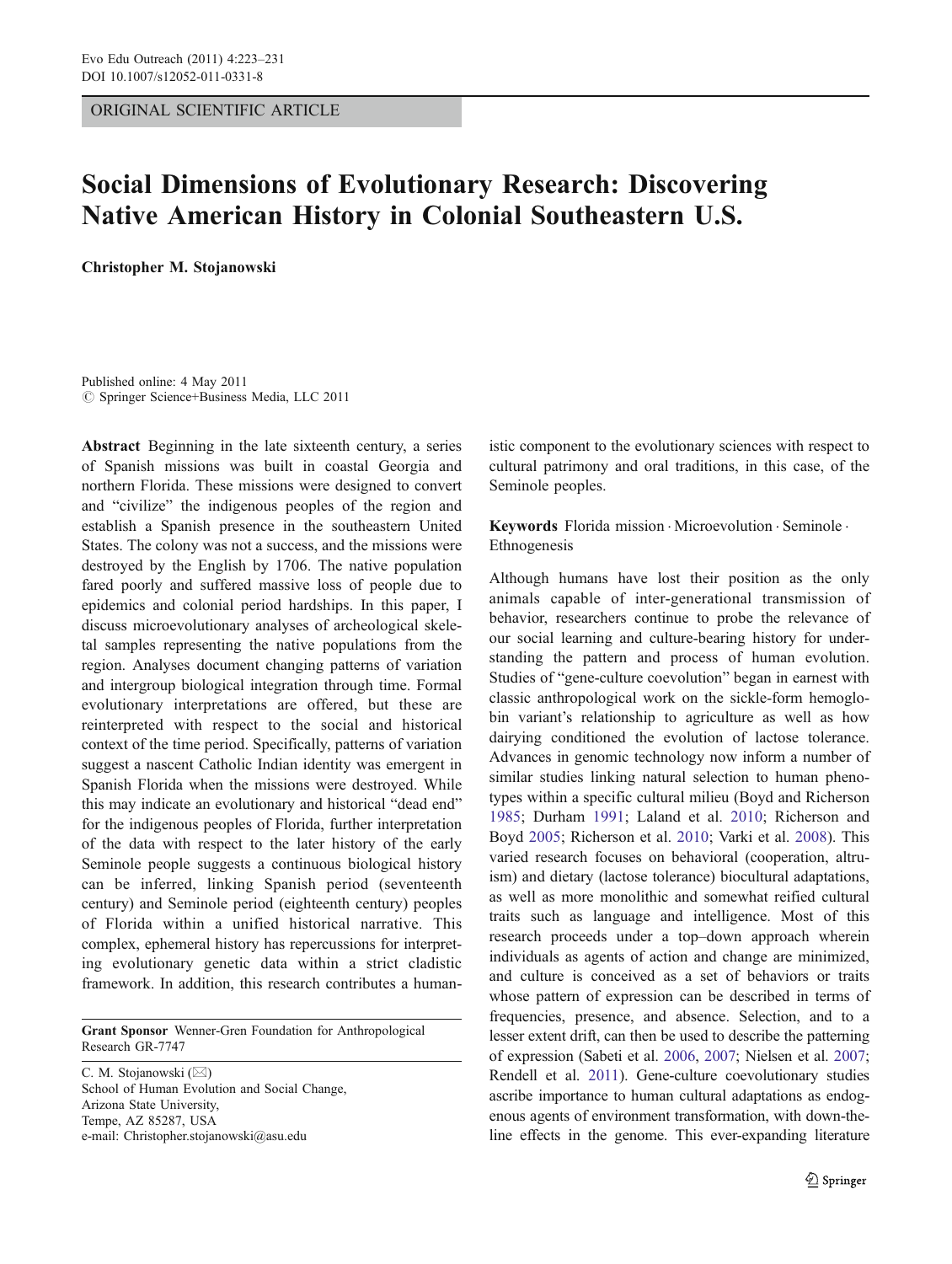produces general knowledge and is not particularistic ethnographically or historically contextualized.

The "culture" in gene-culture coevolution is defined as "information…affecting individuals' behavior" (Laland et al. [2010\)](#page-7-0) that is learned. While general enough, in practice, researchers are often analyzing overt behavior, that is, what people do and how those actions affect the evolution of the species—growing yams, dairying, imitating peers, non-kinbased cooperation. Less emphasis is placed on culture as a set of beliefs, feelings and tendencies, including the nuanced and complex topic of social identities. The distinction is subtle but relates to the differences between behavior (growing yams) and experience (yam surplus allows communal feasting), and part of experience at the individual level is his/her social relationships with others. This ultimately is what gives our lives meaning. Ethnic groups as cooperative (Boyd and Richerson [1987;](#page-6-0) MacElreath et al. [2003](#page-7-0)) or fitness maximizing (Salter [2001,](#page-8-0) [2004;](#page-8-0) van den Berghe [1981\)](#page-8-0) adaptations have received some attention in the literature, but the role of evolutionary mechanisms, in particular patterns of mate exchange and gene flow, in reconstructing social identities has not been emphasized. Such research is, admittedly, historically particularistic, which makes broad generalization (model building) difficult beyond top–down statements about why humans coalesce into non-kin-based identity categories at all. Nonetheless, divorcing research on ethnic identities from the social experience of those participating in the process of "being ethnic" ignores the humanistic elements of human social experience, ironically a key element of what makes human uniqueness so interesting.

In this paper, I present an extended case study of ethnic identity transformation (ethnogenesis) that highlights the utility of evolutionary research for exploring and uncovering past social transformations that historical texts, the archeological record, and the genes of descendant communities may not record. This bottom–up approach turns the gene-culture coevolutionary framework on its head. Rather than culture being a force of environmental modulation that brings about genomic modification due to Darwinian selection, culture (here, social identity) is transformed through quotidian behaviors that have aggregate effects at the group level. This non-Darwinian, evolutionary process explicitly links mate exchange and resulting gene flow to the sharing of traditions and life course expectations among those participating in the process; social transformation is the result.

For the last decade, my research has focused on reconstructing evolutionary processes in colonial period mission populations in Florida and Georgia (Stojanowski [2001,](#page-8-0) [2003a](#page-8-0), [b](#page-8-0), [2004](#page-8-0), [2005a](#page-8-0), [b](#page-8-0), [c,](#page-8-0) [d,](#page-8-0) [2009](#page-8-0), [2010](#page-8-0)). This region (La Florida) was under Spanish control from circa 1565 until the first decade of the eighteenth century, and the

native communities resident in the region were missionized by Franciscans for much of this time period (Gannon [1983;](#page-7-0) Geiger [1937](#page-7-0); Lanning [1935](#page-7-0); Worth [2001](#page-8-0)). Here, I summarize research on human skeletal remains from these missions, which emphasizes a critical but not often appreciated aspect of evolutionary research, the ability to reconstruct human behavior within the realm of reproduction (mate exchange or marriage). Evolutionary analyses of archeological human skeletal remains reflect actual, on-theground behavior that has not been filtered through the lens of historical chroniclers or subjected to the motivations of peoples' social and political identities. People's behavior may differ considerably from their recollection of that behavior (what people do versus what they say they do). But as they say, genes do not lie. And phenotypes, the physical expression of those genes, are permanent records of human reproductive interaction. Because the parent– child bond is so strong in most primates (itself Darwinian), the act of mate choice, though filtered through a distinctly human social lens, feeds back on those social filters to transform them. Therefore, decisions about mating partners during a time of intense sociopolitical transformation (postcolonial New World) would have tremendous relevance to the peoples living in those times. It is in this sense that my work also informs discussions of gene-culture coevolution.

In this paper, I develop a framework related to ethnogenesis—the historical and social development (not evolution) of a "people" (Hill [1996](#page-7-0)). I specifically discuss the implications of my research on seventeenth century Spanish mission populations for understanding eighteenth century Seminole ethnogenesis as the outcome of decades of sociopolitical change with both endogenous cultural components and exogenous processes specific to the colonial environment. In so doing, I hope this paper adds a humanistic component to the evolutionary sciences, here couched within historical and oral traditions and notions of cultural patrimony.

#### A Brief History of Spanish Colonial La Florida

Spanish missions of Florida and Georgia were some of the earliest in North America and reflect Spain's attempt to convert, civilize, and tax the indigenous populations of the New World while expanding the footprint of their empire. La Florida (named by Juan Ponce de Leon) was an outgrowth of Spanish interests in Mexico and the Caribbean (Lyon [1990](#page-7-0); Thomas [1990](#page-8-0); Worth [2001\)](#page-8-0). The colony was established to thwart French Protestant colonization efforts in the lower Atlantic and to protect shipping lanes for the transfer of precious metals and other commodities back to Europe (Bennett [2001;](#page-6-0) Lyon [1990](#page-7-0); Milanich [1999](#page-8-0)). Mission construction began along the coast of northern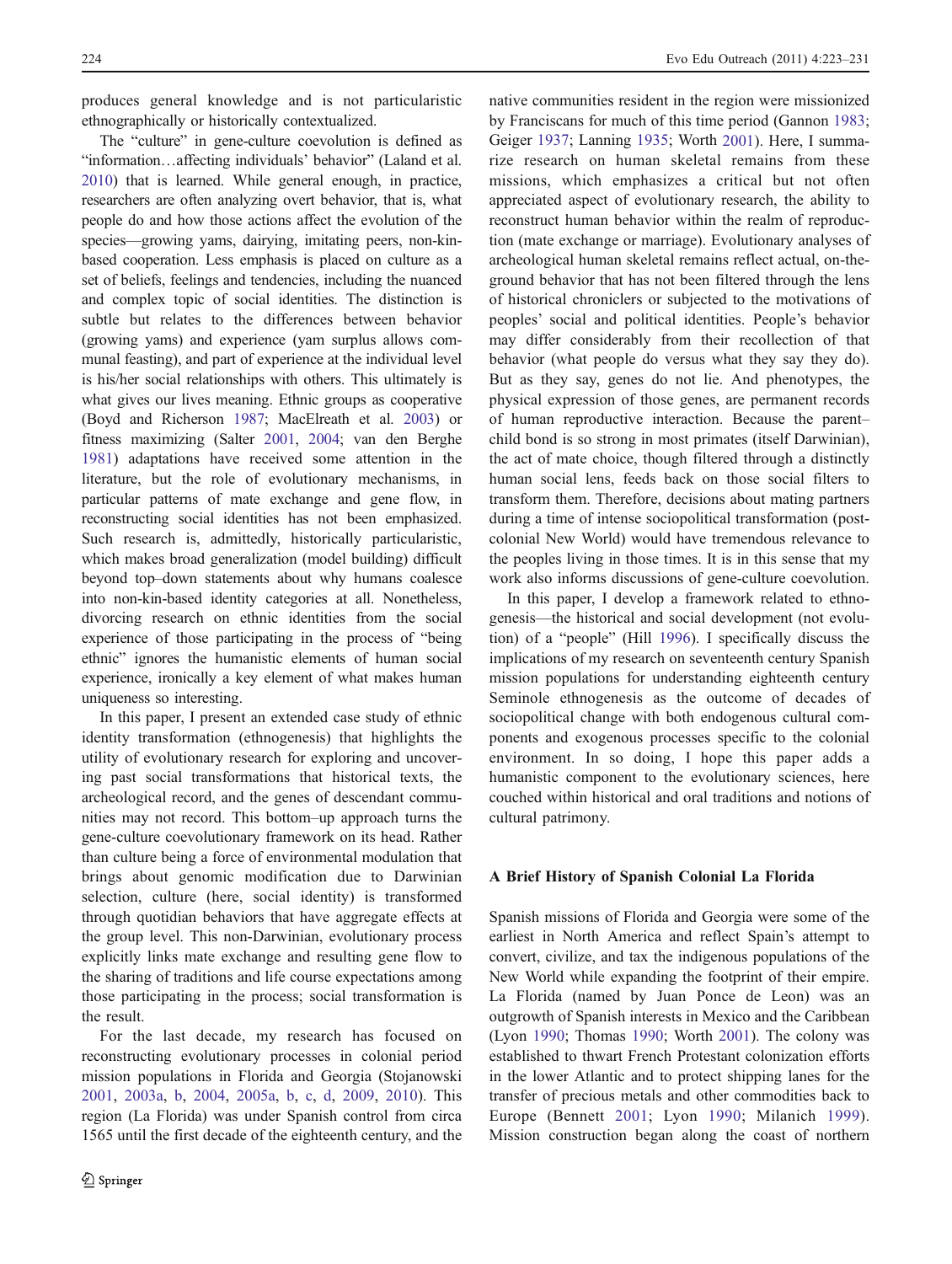Florida (around St. Augustine) and southern Georgia during the late sixteenth century, expanded westward from St. Augustine through upper-central Florida, and eventually targeted the panhandle (Tallahassee) by 1633 (Fig. 1). Missionary activity peaked by 1650 (McEwan [2001](#page-7-0); Oré [1936;](#page-8-0) Spellman [1965](#page-8-0)) when increasing conflict with the English led to several decades of building tensions and frontier conflicts that would eventually lead to the destruction of the missions during the first decade of the eighteenth century (Boyd et al. [1951;](#page-6-0) Milanich [1999;](#page-8-0) Worth [1995,](#page-8-0) [1998\)](#page-8-0). After this, Spanish control was restricted to St. Augustine and its immediate environs, which served the needs of several hundred Catholic Indians.

An enumeration of several hundred is indeed a very small number. Precontact estimates of population size and density are variable but certainly number in the tens of thousands (Dobyns [1966,](#page-7-0) [1983](#page-7-0), [1991](#page-7-0); Hann [1986,](#page-7-0) [1987,](#page-7-0) [1988](#page-7-0), [1990,](#page-7-0) [1996a](#page-7-0); Worth [1998\)](#page-8-0). These thousands of individuals lived along the coast of Georgia (Guale province—Jones [1978,](#page-7-0) [1980;](#page-7-0) Saunders [2000](#page-8-0); Worth [2004\)](#page-8-0) and northern Florida (eastern Timucua provinces— Deagan [1978](#page-7-0)), throughout north-central Florida (western Timucua provinces—Milanich [1996,](#page-8-0) [2004\)](#page-8-0), and the eastern panhandle (Apalachee province—Hann [1988;](#page-7-0) McEwan [2000\)](#page-7-0). There were dozens of chiefdoms present throughout

Fig. 1 Map of Florida and Georgia showing the names of the major chiefdoms and tribes present in the region during the seventeenth century. Labels in all caps are the three administrative provinces commonly identified in the literature (Apalachee, Guale, Timucua). Other names are the smaller chiefdoms that were part of the Timucua province, with the exception of Yamassee, Apalachicola, and Chacato, which were their own entities

this region during the protohistoric period (Fig. 1). Language diversity was high, with Apalachee and Guale languages spoken in their respective provinces and more than a dozen different dialects spoken throughout the eastern and western Timucua provinces (Hann [1996a;](#page-7-0) Milanich [1996,](#page-8-0) [2004\)](#page-8-0). Prehistorically, these different tribes or chiefdoms or language communities exhibited a number of differences, including settlement density, political structure, material culture, diet, and burial practices. It is important to recognize this diversity; it provides a baseline expectation of the relevant demographic and genetic landscape when European contact occurred.

#### The Evolutionary Effects of European Colonization

Social and demographic changes during the mission period define a number of parameters relevant to microevolutionary analysis. The most obvious is population size decline, which reflects the cumulative effects of epidemic disease, slave raiding, forced labor tribute, frontier conflict casualties, and the often overlooked factor of fugitivism. While many surely died unnatural deaths while living in mission communities, countless more simply left the Spanish sphere of influence and effectively disappeared from history (Hann

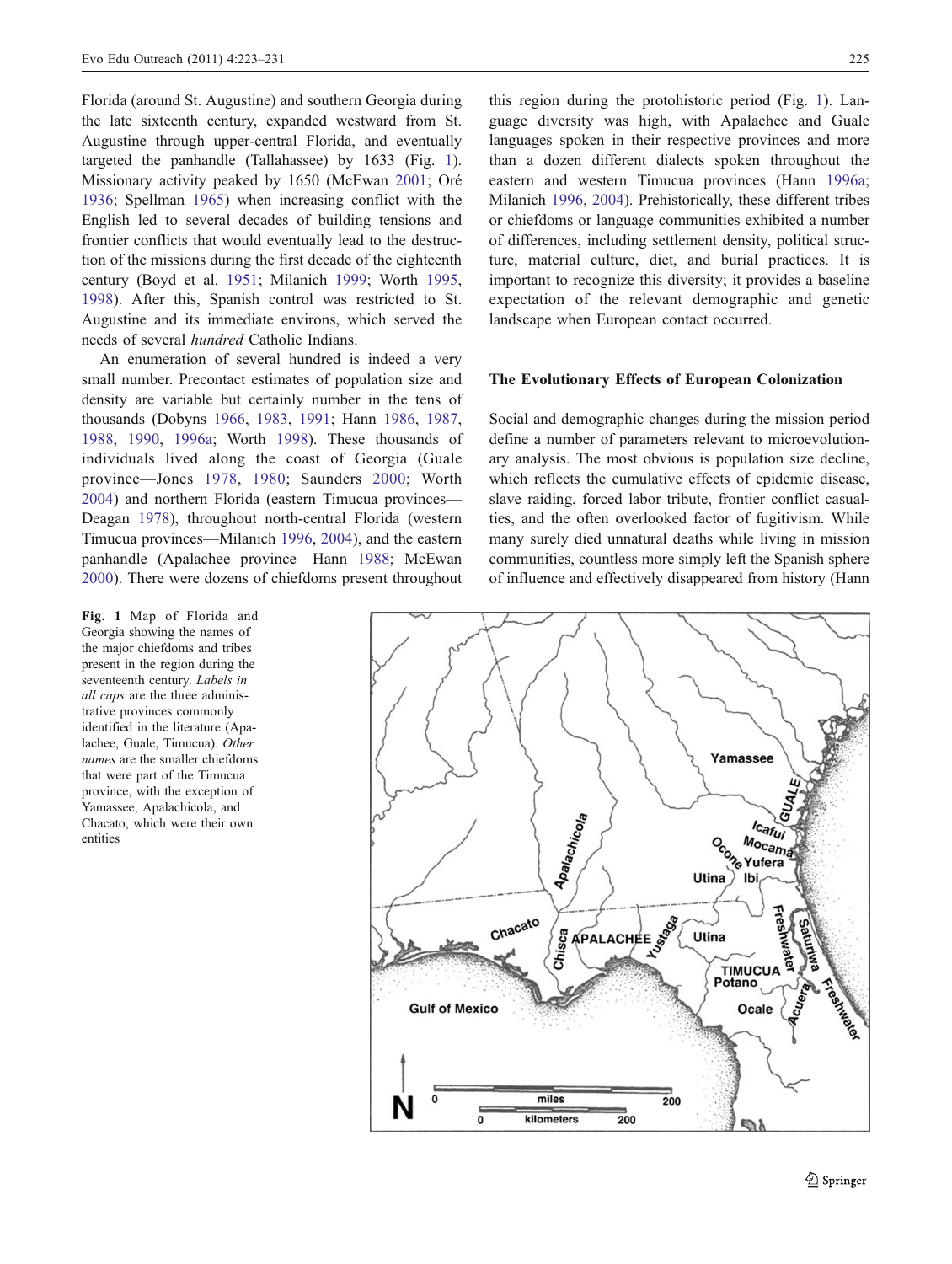[1996b;](#page-7-0) Worth [2006,](#page-8-0) [1998\)](#page-8-0). The loss of people at the local and regional levels initiated counter-balancing processes, also with evolutionary impact. Population aggregation at mission centers increased initially by design (the goal was a settled civil workforce—Bushnell [1990](#page-6-0); McEwan [2001\)](#page-7-0) and eventually by necessity as entire villages disappeared and basic mechanisms of social function ceased. Likely, cultural proscriptions previously defining preferred marriage partners had to be modified. This was particularly so in a social and political context in which physical appearance reified social distinctions. The Spanish treated all natives as "Indians" regardless of language, heritage, or how Native Americans themselves viewed their relationships with other indigenous populations (see Bushnell [1990\)](#page-6-0). This process of ascribing social identities based on appearance is inextricably linked to power differentials which effectively create racial divisions.

In addition to these social and demographic factors, population movements, sometimes over vast distances, also created new opportunities for mate exchange that may never have existed in prehistory. As disease spread into the frontier interior of North America (Kelton [2002,](#page-7-0) [2007](#page-7-0)), massive population dislocations occurred (Ethrdige [2006](#page-7-0); Ethridge and Shuck-Hall [2009](#page-7-0)). As one example, the Florida missions were harassed by slave-raiding peoples whose origins lie in the Great Lakes region (Bowne [2005](#page-6-0)). Such displacements provided opportunities for mate exchange among formerly distant indigenous populations. Finally, European colonists took indigenous wives or consorts because of specific regulations curtailing the travel of women to the New World (Boxer [1975;](#page-6-0) Deagan [1973](#page-7-0); McEwan [1991](#page-7-0)). African slaves provided another source of mates for indigenous peoples, which further increased the diversity of mate exchange partners for native populations (Landers [1997\)](#page-7-0). In combination, then, population size decline suggests decreasing variability due to genetic drift while reactionary processes such as long-range migration and expansive systems of mate exchange suggest increasing variability due to gene flow.

#### Biodistance Analysis and Microevolution in La Florida

Excavations at several mission churches during the 1980s and 1990s produced a large number of human skeletal remains that could be combined with existing precontact period data to explore the effects of contact on native populations (see Jones and Shapiro [1990](#page-7-0); Larsen [2001](#page-7-0); Larsen et al. [2001](#page-7-0); McEwan [1993;](#page-7-0) Thomas [1990\)](#page-8-0). I chose to collect data on tooth size as a phenotypic proxy for genetic variability because tooth size is highly heritable and teeth preserve well in the archeological record, thus increasing sample size (Kieser [1990;](#page-7-0) Stojanowski [2010\)](#page-8-0). I collected approximately 16 different measurements from each individual and sampled individuals from the three major language provinces in La Florida (Apalachee, Guale, Timucua) for each of three time periods: late prehistoric, early mission period (1600–1650), and late mission period (1650–1700) (Stojanowski [2001\)](#page-8-0). The temporal divisions represent: (1) virgin soil populations (late prehistoric), (2) populations soon after converting to Catholicism living during the time of the greatest rate of demographic collapse (early mission period), and (3) populations living after demographic collapse during a phase of increased frontier hostility that would eventually lead to the missions' destruction late mission period. This sampling strategy allowed me to evaluate how variability changed within each province through time as well as how genetic relationships among different language groups changed through time.

To consider the evolutionary effects of missionization on native populations, I used several microevolutionary analyses which directly link statistical results to genetic characteristics of populations in a way that allows rigorous hypothesis testing (see Relethford [2003;](#page-8-0) Relethford et al. [1997](#page-8-0)). For example, we can now formally test whether variation within a population changed through time and link the direction of change (increasing variation or decreasing variation) to specific evolutionary mechanisms. In addition, patterns of variation between populations (Apalachee, Guale, and Timucua) can also be evaluated using parameters such as  $F_{ST}$  a metric which represents the distance between each population based on genetic or dental data and the hypothetical average of those popula-tions (Fig. [2\)](#page-4-0). A smaller  $F_{ST}$  value means the populations included in an analysis are fairly similar to each other, likely due to more extensive gene flow among large populations. A larger  $F_{ST}$  value suggests the populations are more divergent from each other, which could reflect the effects of genetic drift or less gene flow among the populations. These powerful approaches allow one to test whether parameters estimated using archeological data are statistically different from 0, and whether the parameter values significantly changed through time, thereby inferring dynamics of population size and mate exchange in a temporal scale. By considering how variation changed within a population through time, as well as how variation between populations changed through time, we can infer which evolutionary mechanisms were affecting the populations under study.

Major findings of the application of these analyses to Florida mission data can be summarized as follows:

1. Populations living in La Florida during the late prehistoric period were relatively genetically integrated (Stojanowski [2005c](#page-8-0), [2010](#page-8-0)). This is somewhat surprising given the level of political, cultural, and linguistic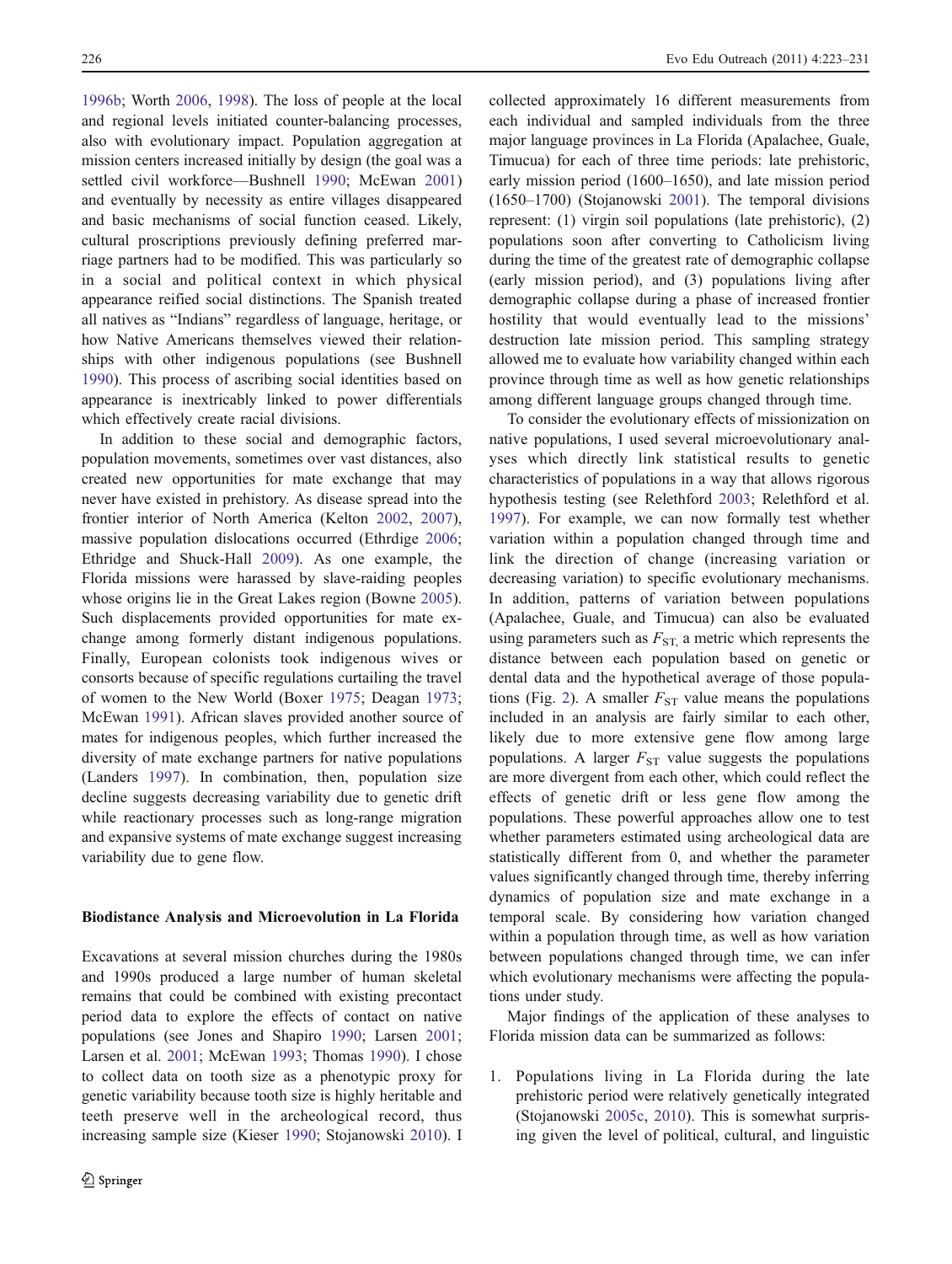<span id="page-4-0"></span>

Fig. 2 Hypothetical plot showing the position of three populations  $(A, \mathcal{L})$  $B$ , and  $C$ ) at two points in time (*circles* earlier, *squares* later). The *plus* sign is the average value for all populations for the variables used in this analysis. Arrows indicate how  $F_{ST}$  is calculated; it is the average value of each population from the overall mean of those populations (large black arrows). This figure shows the same populations at time= 2 (squares). The distances between populations are smaller and all squares are closer to the center of the plot (small gray arrows). This indicates that genetic integration increased among these populations through time, likely due to increased gene flow and migration among them. One can also compare variability within a population through time (large gray arrow). Patterns of within and between population variation as well as distances among samples are critical to evolutionary inferences

diversity observed by protohistoric chroniclers throughout the region (Deagan [1978](#page-7-0); Jones [1978](#page-7-0), [1980](#page-7-0); Larson [1978;](#page-7-0) McEwan [2000;](#page-7-0) Milanich [1978,](#page-7-0) [2000](#page-8-0); Saunders [2000;](#page-8-0) Worth [2002;](#page-8-0) see also Anderson [1994;](#page-6-0) Blitz [1999](#page-6-0); Hally [2006\)](#page-7-0).

- 2. Immediately after contact, during the early mission period, these same populations were less genetically integrated (Stojanowski [2005c,](#page-8-0) [2010](#page-8-0)). This is consistent with genetic drift working within local populations among which migration rates had declined. There appears to have been no change in long-range patterns of migration to counteract demographic collapse in the early years of missionization. In other words, the structure of interaction among populations had not changed but the intensity of interaction declined and was more localized.
- 3. The transition from the early to late mission period witnessed a dramatic reversal in the pattern of regional interaction and integration among distinct language communities (Fig. 3). Populations living throughout La Florida were highly biologically integrated during the period 1650–1700 (Stojanowski [2005c](#page-8-0), [2010\)](#page-8-0). This is surprising. Continuation of the processes active during the first half of the seventeenth century (# 2 above) should lead to continued genetic divergence among those same populations. That the opposite was demon-



Fig. 3 Bivariate plot of multivariate output showing the relationships between early mission period (circles) and late mission period (squares) populations. Each sample represents a specific mission church cemetery. Labels indicate the ethnic or linguistic affiliation of that church. The patterning indicates continuity of populations through time within each province and much greater integration of populations among different provinces during the late mission period

strated suggests a major transition occurred in the structure of native populations. There is one explanation for this – migration and gene flow became much more widespread among converted native individuals living in the Spanish provinces during the latter half of the seventeenth century. Because the boundaries of the "population" had effectively expanded due to more widespread patterns of gene flow, the effects of genetic drift manifest regionally as a within-population effect (decreased variability).

4. Admixture with European and African individuals certainly occurred and was documented historically (Deagan [1983](#page-7-0), [1985\)](#page-7-0) but appears to have had little significant effect on patterns of indigenous variation. Admixed individuals (mestizos) were seemingly restricted to specific mission locations where burgeoning Hispanic communities were resident during the Spanish tenure in La Florida. Identity politics (sistema de castas) ensured a rigid social hierarchy based on parentage, and it is not surprising that such individuals would be buried in areas distinct from non-admixed indigenous individuals.

## Microevolution and Meaning

While initially *only* interested in the evolutionary mechanisms responsible for the observed patterns of data (Stojanowski [2001\)](#page-8-0), continued reflection on the meaning of these patterns led me to appreciate their relevance for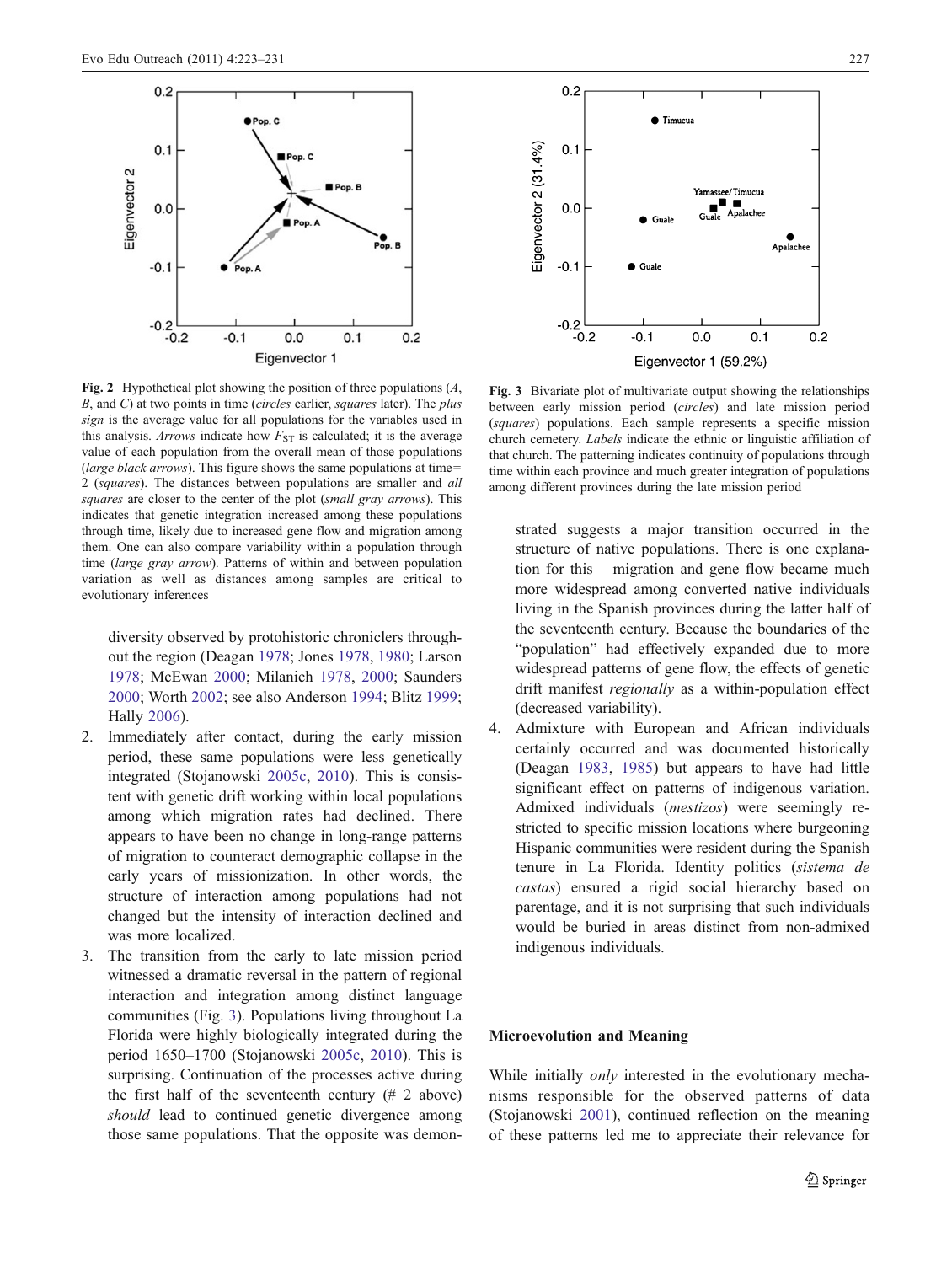understanding the social context in which the historic period changes occurred. Although it is easy to view these changes from a top–down European perspective (contact =  $disease = mortality = population size decline = aggregate$ tion), doing so ignores the active participation of the native populations and affords them no role in determining their later history. But the changes observed during the latter half of the seventeenth century clearly indicate action on the part of native communities. This is evidenced by the reversal of the trend documented through evolutionary analyses (from less integrated among mission populations to much more integrated among mission populations) in the face of continued declines in population size. If drift were the sole or primary determinant of genetic variability levels and patterns of community interrelationships, then the early mission period pattern of decreasing integration should have continued throughout the seventeenth century. But it did not continue. The pattern reversed and did so in a very stark way. The only interpretation of this signature is that gene flow rapidly expanded to homogenize the remaining indigenous peoples in La Florida. This only occurs through purposeful action.

Clearly then, the remaining Spanish faithful actively sought integration with their social peers—those who converted to Catholicism; those who were similarly discriminated against by other indigenous groups for being Catholic; those who increasingly made more similar types of pottery and the other trappings of life, ate similar types of maize-based diets, suffered poor health or lost loved ones to periodic epidemics, had relatives living as disaffected fugitives, and buried their dead in formal Christian cemeteries; and those who could never attain the social rank of continental or creole Spaniards. The social and historical context within which these evolutionary changes were occurring suggests the peoples of northern Florida and coastal Georgia were actively forging a new social identity. This is ethnogenesis. From multiple identities emerged a nascent, singular identity—that of a native Catholic Indian living under the Spanish flag. Existing social boundaries increasingly lost meaning during the seventeenth century through generational turnover (those newly born into Catholic communities knew less of the "old ways") and the highly charged, racialized social context of late seventeenth century La Florida (see Bushnell [2006\)](#page-6-0). This identity was unnamed and unrecognized by ecclesiastical sources, secular bureaucrats, and the foreign visitors to the colony that were responsible for the recorded history that is so well known. When history fails to name something, it almost ceases to exist. In this case, a highly ephemeral human construct, a social identity, was nearly lost to history, barely resurrected through microevolutionary analysis of human skeletal data from seventeenth century church cemeteries.

## Seminole Ethnogenesis: How Evolution Bridges "Histories"

The Catholic Indian population of Spanish Florida was developing a common shared identity during the latter half of the seventeenth century. This is reflected in patterns of material culture (quotidian behavior) and phenotypic variation (reproductive behavior). But these missions were all destroyed during the first decade of the eighteenth century; the populations living there were scattered, enslaved, or killed during the conflicts. A few hundred escaped to St. Augustine where they lived for several generations before disappearing from history. Or perhaps this is too simple a history. And if not too simple, then what is the relevance of this inferred ethnogenetic process for modern indigenous peoples of Florida?

To answer this, we must consider the Florida Seminole who, along with the Miccosukkee, are the only two federally recognized tribes in Florida today. Established history suggests the Florida Seminole are not originally from Florida. Early Seminole bands were disaffected Lower Creeks from Georgia who came to Florida during the early to mid-eighteenth century, eventually coalescing into a distinct social and political identity (the Seminole) toward the end of the eighteenth century (Covington [1993;](#page-6-0) Craig and Peebles [1974;](#page-7-0) Leitch Wright [1981](#page-7-0), [1986](#page-7-0); Sturtevant [1971](#page-8-0); Weisman [1989\)](#page-8-0). Few recognize any historical, social, or biological connection between the Seminole and the precontact and mission period populations of Florida—the Apalachee-, Guale-, and Timucua-speaking groups subjected to missionization. The Seminole appear comfortable with this mid eighteenth century origin.

But what of the period between about 1706 (when the missions were destroyed) and the mid-1700s when the Seminole began to coalesce into bands in north-central Florida? As it turns out, ethnogenesis among the Catholic Indian communities is directly relevant to bridging this historical gap. After the missions were destroyed, northcentral Florida was basically devoid of people, and this was a problem for the Spanish who needed a physical buffer between their remnant of a colony in St. Augustine and English and French colonies now established west and north. In fact, native peoples started trickling back into Florida within one or two decades of the missions' destruction (Cline [1974;](#page-6-0) Sattler [1987,](#page-8-0) [1996](#page-8-0); Wickman [1999\)](#page-8-0). These peoples happened to settle in the two locations which maintained the largest indigenous population sizes during the seventeenth century. They were ethnically linked to the Apalachee and Yamassee peoples, both present in large numbers in later Spanish colonial Florida (see Green et al. [2002;](#page-7-0) Hann [1988\)](#page-7-0). There is suggestion that Catholicism remained important to them (Sattler [1987](#page-8-0), [1996](#page-8-0); Wickman [1999](#page-8-0)). Slowly, the population size increased. The initial settlers brought with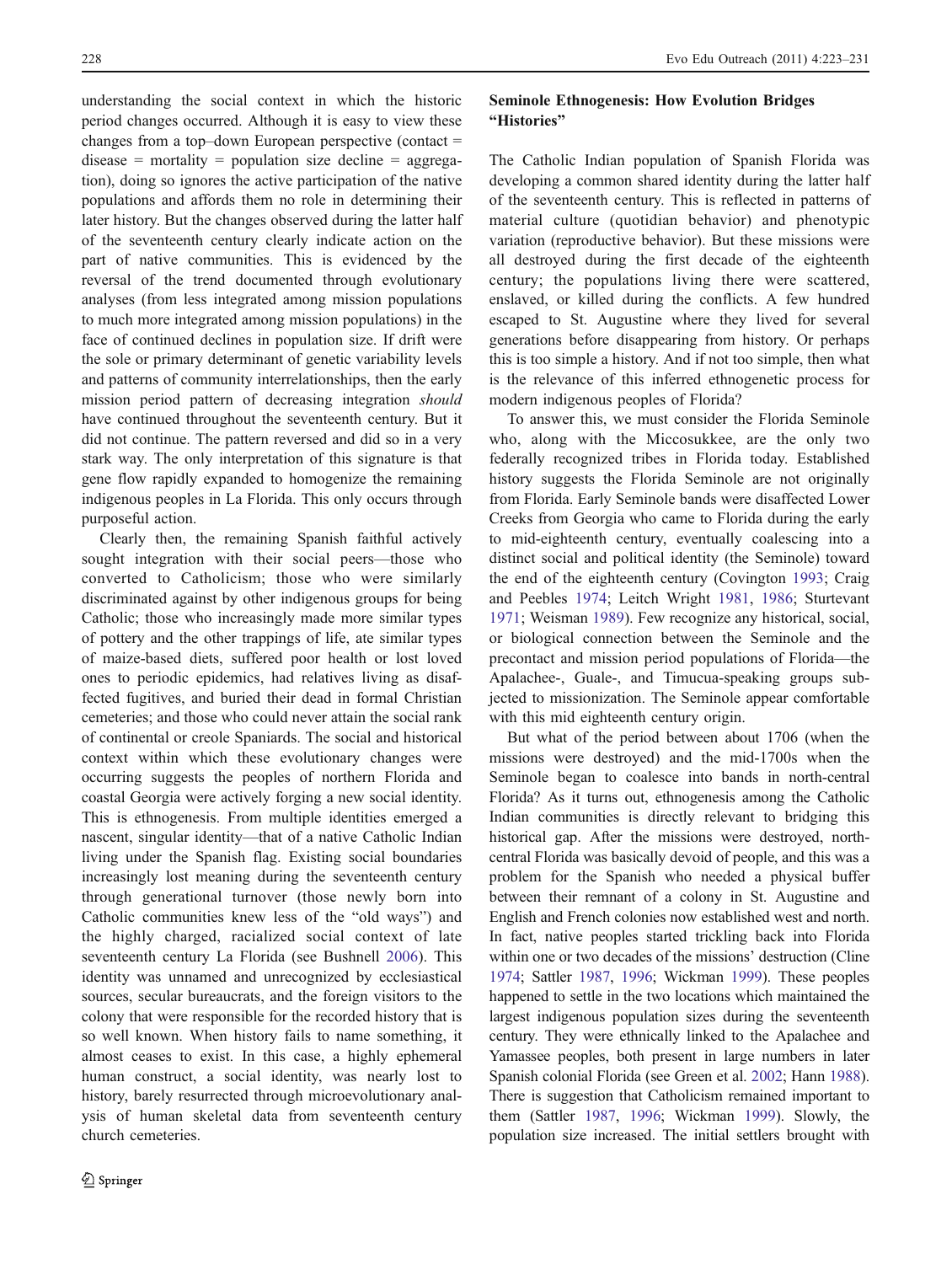<span id="page-6-0"></span>them fugitives, relatives from the Creek heartland in central Georgia. These were likely the same peoples that had left the Spanish mission system throughout the seventeenth century (Hann [1996b;](#page-7-0) Worth [1998\)](#page-8-0), those that had "disappeared" from history in the short term only to reappear under a new name given to them by the Spanish and English observers the Siminioles. These people had forged a common identity during the preceding decades and, when the time was right, retuned to Florida, which was essentially a return to their homeland. The trickle would become a wave as more and more indigenous peoples discovered they were unhappy living amongst the Lower Creeks. As history tells, these villages coalesced into bands, and increasing social and political distance from their northern Creek neighbors eventually resulted in ethnogenesis once again. These are the people we now call Seminoles. But Seminole origins must be found in the rationale of the initial settlers to return to Florida during the 1710s and 1720s. I argue that these initial settlers were those same peoples who had been living in Spanish colonial Florida during the last decades of the seventeenth century. They were those people who had forged a common Catholic Indian identity with their neighbors and relatives that had fled the mission system's burdens—those fugitives, those *cimarrones*, those Seminoles.

### **Conclusions**

The narrative tone used throughout this paper is purposeful. It reflects the ability of evolutionary analyses to contribute to the broader social sciences and humanities. Here, I have shown how microevolutionary analyses inform social identities research, particularly ethnogenesis. For geneticists working with modern native populations, these results may be vexing in their suggested degree of complexity of population history. Simple branching models are insufficient representations of the origins of the Seminole, which entailed two distinct phases–each protracted–of ethnogenetic separation and merger. This process was highly context-specific and cannot be extrapolated to other regions. In other words, model building and generalization may be too lofty a goal for understanding the complexities of human social formations. But this begs the question: what is the goal of evolutionary research? If the answer is historical and descriptive (what happened when, where did population x come from), then ethnogenetic research must commence within a well-defined historical framework. Did these kinds of massive population reorganizations also occur in the deep historical past, or were they something unique to the colonial period in North America? These are questions that have broad importance for our understanding of the past as revealed in analyses of modern genetic variation.

However, this paper also highlights the humanistic side of evolutionary research. While my work is also descriptive and historical, the implications of the work are relevant to contemporary understanding. That is, evolutionary analyses of population variation in La Florida help reconstruct a people's history that is only partially known through texts and material culture analyses. But evolutionary analyses reflect patterns of human behavior not often included in the pages of history or in the designs of potters. As a result, such analyses supplement the material history of the past in unique ways. In this case, the view of Seminole history and ethnogenesis presented here further legitimizes the Seminole as "Indians of Florida." The history is complex. It is rhizomic (see Moore [1994a](#page-8-0), [b](#page-8-0), [2001](#page-8-0))—branching and recombining many times from prehistory through European colonization, the emergence of the American nation, and then the American South. But this historical-evolutionary narrative has implications for the Seminole's view of themselves, as well as how the Seminole are viewed by others. So while it is descriptive and historical, this research also causes us to rethink our understanding of the world. For this reason, it is also humanistic.

## References

- Anderson DG. Factional competition and the political evolution of Mississippian chiefdoms in the Southeastern United States. In: Brumfiel E, Fox JW, editors. Factional competition and political development in the new world. New York: Cambridge University Press; 1994. p. 61–76.
- Bennett CE. Laudonnière & Fort Caroline. History and documents. Tuscaloosa: University of Alabama Press; 2001.
- Blitz JH. Mississippian chiefdoms and the fission-fusion process. Am Antiq. 1999;64:577–92.
- Bowne EE. The Westo Indians. Slave traders of the early Colonial South. Tuscaloosa: University of Alabama Press; 2005.
- Boxer CF. Women in Iberian expansion overseas, 1415–1815. New York: Oxford University Press; 1975.
- Boyd MF, Smith HG, Griffin JW. Here they once stood: the tragic end of the Apalachee missions. Gainesville: University of Florida Press; 1951.
- Boyd R, Richerson PJ. The evolution of ethnic markers. Cult Anthropol. 1987;2:65–79.
- Boyd R, Richerson PJ. Culture and the evolutionary process. Chicago: University of Chicago Press; 1985.
- Bushnell AT. The sacramental imperative: Catholic ritual and Indian sedentism in the provinces of Florida. In: Thomas DH, editor. Columbian consequences vol. 2. Archaeological and Historical Perspectives on the Spanish Borderlands East. Washington, DC: Smithsonian Institution Press; 1990. p. 475–90.
- Bushnell AT. Ruling "the Republic of Indians" in seventeenth-century Florida. In: Waselkov GA, Wood PH, Hatley MT, editors. Powhatan's mantle: Indians in the Colonial Southeast. Lincoln: University of Nebraska Press; 2006. p. 195–213.
- Cline HF. Notes on Colonial Indians and communities in Florida 1700–1821. New York: Garland; 1974.
- Covington JW. The seminoles of Florida. Gainesville: University Press of Florida; 1993.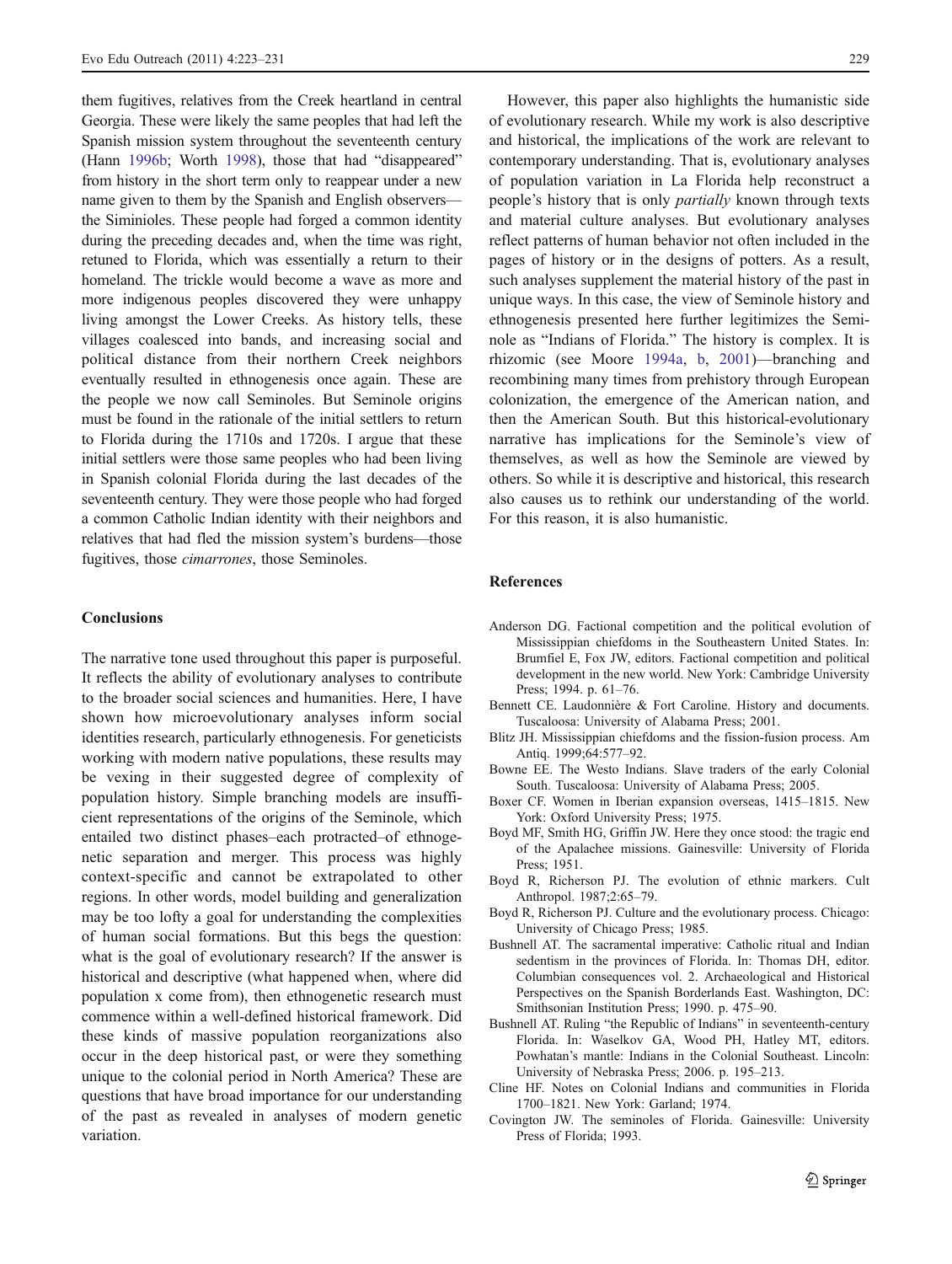- <span id="page-7-0"></span>Craig AK, Peebles C. Ethnoecologic change among the seminoles, 1740–1840. Geosci Man. 1974;5:83–96.
- Deagan KA. Mestizaje in Colonial St. Augustine. Ethnohist. 1973;20:53–65.
- Deagan KA. Cultures in transition: Fusion and assimilation among the Eastern Timucua. In: Milanich J, Proctor S, editors. Tacachale: essays on the Indians of Florida and Southeastern Georgia during the historic period. Gainesville: University Presses of Florida; 1978. p. 89–119.
- Deagan K. Spanish St. Augustine: the archaeology of a Colonial Creole community. New York: Academic; 1983.
- Deagan KA. Spanish-Indian interaction in sixteenth century Florida and Hispaniola. In: Fitzhugh WW, editor. Cultures in contact. Washington, DC: Smithsonian Institution Press; 1985.
- Dobyns HF. Estimating aboriginal American population 1: an appraisal of techniques with a new hemispheric estimate. Curr Anthropol. 1966;7:395–449.
- Dobyns HF. Their number become thinned: Native American population dynamics in Eastern North America. Knoxville: University of Tennessee Press; 1983.
- Dobyns HF. The invasion of Florida: disease and the Indians of Florida. In: Henderson AL, Mormino GR, editors. Spanish pathways in Florida: 1492–1992. Sarasota: Pineapple Press; 1991. p. 58–77.
- Durham WH. Co-evolution: genes, culture and human diversity. Stanford: Stanford University Press; 1991.
- Ethrdige R. Creating the shatter zone: Indian slave traders and the collapse of the Southeastern Chiefdoms. In: Pluckhahn TJ, Ethridge R, editors. Light on the path. The anthropology and history of the Southeastern Indians. Tuscaloosa: University of Alabama Press; 2006. p. 207–18.
- Ethridge R, Shuck-Hall SM. Mapping the Mississippian shatter zone: the Colonial Indian slave trade and regional instability in the American South. Lincoln: University of Nebraska Press; 2009.
- Gannon MV. The cross in the sand: the early catholic church in Florida, 1513–1870. Gainesville: University Presses of Florida; 1983.
- Geiger M. The Franciscan conquest of Florida (1573–1618). PhD dissertation, Catholic University of America; 1937.
- Green W, DePratter CB, Southerlin B. The Yamassee in South Carolina: Native American adaptation and interaction along the Carolina Frontier. In: Joseph JW, Zierden M, editors. Another's country: archeological and historical perspectives on cultural interactions in the Southern Colonies. Tuscaloosa: University of Alabama Press; 2002. p. 13–29.
- Hally DJ. The nature of Mississippian regional systems. In: Pluckhahn TJ, Ethridge R, editors. Light on the path. The anthropology and history of the Southeastern Indians. Tuscaloosa: University of Alabama Press; 2006. p. 26–42.
- Hann JH. Demographic patterns and changes in mid-seventeenth century Timucua and Apalachee. Fl Hist Quart. 1986;64:371–92.
- Hann JH. Twilight of the Mocamo and Guale Aborigines as portrayed in the 1695 Spanish visitation. Fl Hist Quart. 1987;66:1–24.
- Hann JH. Apalachee: the land between the rivers. Gainesville: University Presses of Florida; 1988.
- Hann JH. De Soto, Dobyns, and demography in Western Timucua. Fla Anthropol. 1990;43:3–12.
- Hann JH. A history of the Timucua Indians and Missions. Gainesville: University Press of Florida; 1996a.
- Hann JH. Late seventeenth-century forebears of the lower creeks and seminoles. Southeast Archaeol. 1996b;15:66–80.
- Hill JD. Introduction: ethnogenesis in the Americas, 1492–1992. In: Hill JD, editor. History, power and identity. Ethnogenesis in the Americas, 1492–1992. Iowa City: University of Iowa Press; 1996. p. 1–19.
- Jones BC, Shapiro GN. Nine mission sites in Apalachee. In: Thomas DH, editor. Columbian consequences vol. 2: Archaeological and

 $\textcircled{2}$  Springer

historical perspectives on the Spanish Borderlands East. Washington, DC: Smithsonian Institution Press; 1990. p. 491–510.

- Jones GD. The ethnohistory of the Guale coast through 1684. In: Thomas DH, Jones GD, Durham RS, Larsen CS, editors. The anthropology of St. Catherines Island. 1. Natural and cultural history. Anthropological papers 55, pt 2. New York: American Museum of Natural History; 1978. p. 178–210.
- Jones GD. Guale Indians of the Southeastern United States coast. In: Howard JD, DePratter CB, Frey RW, editors. Excursions in southeastern geology: the archaeology-geology of the Georgia Coast. Atlanta: The Geological Society of America; 1980. p. 215–24.
- Kelton P. The great southeastern smallpox epidemic, 1696–1700: the region's first major epidemic? In: Ethridge R, Hudson C, editors. The transformation of the Southeastern Indians, 1540–1760. Jackson: University Press of Mississippi; 2002. p. 21–37.
- Kelton P. Epidemics and enslavement: biological catastrophe in the Native Southeast 1492–1715. Lincoln: University of Nebraska Press; 2007.
- Kieser JA. Human adult odontometrics: the study of variation in adult tooth size. New York: Cambridge University Press; 1990.
- Laland KV, Odling-Smee J, Myles S. How culutre shaped the human genome: bringing genetics and the human sciences together. Nat Rev Genet. 2010;11:137–48.
- Landers J. Africans in the Spanish Colonies. Hist Archaeol. 1997;31:84–91.
- Lanning JT. The Spanish missions of Georgia. Chapel Hill: University of North Carolina Press; 1935.
- Larsen CS. Bioarchaeology of La Florida: human biology in Northern Frontier New Spain. Gainesville: University Press of Florida; 2001.
- Larsen CS, Crosby AW, Griffin MC, Hutchinson DL, Ruff CB, Russell KF, et al. A biohistory of health and behavior in the Georgia Bight: the agricultural transition and the impact of European contact. In: Steckel RH, Rose JC, editors. The backbone of history: health and nutrition in the Western Hemisphere. New York: Cambridge University Press; 2001. p. 406–39.
- Larson LH. Historic Guale Indians of the Georgia Coast and the impact of the Spanish mission effort. In: Milanich JT, Proctor S, editors. Tacachale: essays on the Indians of Florida and Southeastern Georgia during the historic period. Gainesville: University Presses of Florida; 1978. p. 120–40.
- Leitch Wright J. The only land they knew. New York: The Free Press; 1981.
- Leitch Wright J. Creeks and seminoles. Lincoln: University of Nebraska Press; 1986.
- Lyon E. The enterprise of Florida. In: Thomas DH, editor. Columbian consequences, vol 2: Archaeological and historical perspectives on the Spanish borderlands east. Washington, DC: Smithsonian Institution Press; 1990. p. 281–96.
- MacElreath R, Boyd R, Richerson PJ. Shared norms and the evolution of ethnic markers. Curr Anthropol. 2003;44:122–9.
- McEwan BG. The archaeology of women in the Spanish New World. Hist Archaeol. 1991;25:33–41.
- McEwan BG. The Spanish missions of La Florida. Gainesville: University Press of Florida; 1993.
- McEwan BG. The Apalachee Indians of Northwest Florida. In: McEwan BG, editor. Indians of the greater southeast. Gainesville: University Press of Florida; 2000. p. 57–84.
- McEwan BG. The spiritual conquest of Florida. Am Anthropol. 2001;103:633–44.
- Milanich JT. The Western Timucua: patterns of acculturation and change. In: Milanich JT, Proctor S, editors. Tacachale: essays on the Indians of Florida and Southeastern Georgia during the historic period. Gainesville: University Presses of Florida; 1978. p. 59–88.